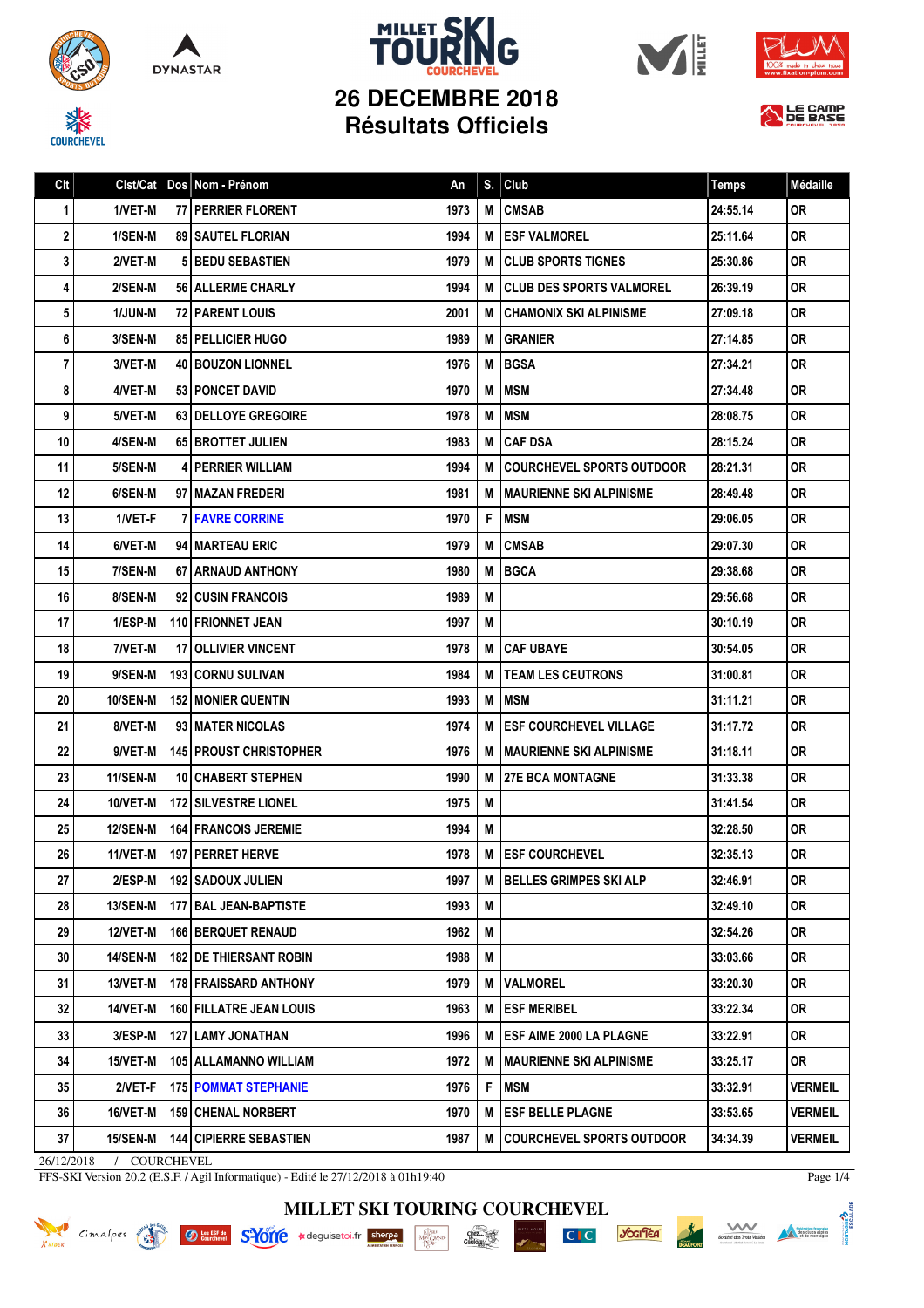| Clt | Clst/Cat        | Dos | Nom - Prénom                           | An   | S. | Club                              | <b>Temps</b> | Médaille       |
|-----|-----------------|-----|----------------------------------------|------|----|-----------------------------------|--------------|----------------|
| 38  | 17/VET-M        |     | <b>133 PINET FREDERIC</b>              | 1977 | M  |                                   | 34:39.53     | <b>VERMEIL</b> |
| 39  | 16/SEN-M        |     | <b>112 SZNURKOWSKI MACIEJ</b>          | 1987 | M  | <b>ESF COURCHEVEL VILLAGE</b>     | 34:40.68     | <b>VERMEIL</b> |
| 40  | 1/SVET-M        |     | 170 CHEDAL ANGLAY JOSEPH               | 1959 | M  | <b>COURCHEVEL SPORTS OUTDOOR</b>  | 34:45.80     | <b>VERMEIL</b> |
| 41  | 18/VET-M        |     | <b>101   AMBROSINI JEAN CHRISTOPHE</b> | 1967 | M  | ESF AIME 2000 LA PLAGNE           | 34:58.85     | <b>VERMEIL</b> |
| 42  | 17/SEN-M        |     | <b>39 DE HAUTECLOQUE CASIMIR</b>       | 1989 | M  |                                   | 35:21.96     | <b>VERMEIL</b> |
| 43  | <b>18/SEN-M</b> |     | <b>136 GUNTZ ARTHUR</b>                | 1988 | M  | <b>AS2 PIC</b>                    | 35:26.54     | <b>VERMEIL</b> |
| 44  | 2/SVET-M        |     | <b>183 DOMERGUE BERNARD</b>            | 1958 | M  | ESF AIME 2000                     | 35:30.51     | <b>VERMEIL</b> |
| 45  | <b>19/SEN-M</b> |     | 171 JOYEAU GILLES                      | 1983 | M  |                                   | 35:43.36     | <b>VERMEIL</b> |
| 46  | 2/JUN-M         |     | <b>161 CORDIER MATHIEU</b>             | 2000 | M  | <b>CAF ALBERTVILLE</b>            | 35:51.23     | <b>VERMEIL</b> |
| 47  | <b>20/SEN-M</b> |     | <b>121 CASACCIA FILIPPO</b>            | 1984 | M  | <b>MARMALADE SKI SCHOOL</b>       | 36:10.86     | <b>VERMEIL</b> |
| 48  | 19/VET-M        |     | <b>181 CAUJOLLE MARTIN</b>             | 1978 | M  | <b>ACPT SPORTIF</b>               | 36:34.17     | <b>VERMEIL</b> |
| 49  | 1/JUN-F         |     | <b>128 LAMBERT HELENA</b>              | 2001 | F  | <b>JARRIENNE DES CIMES</b>        | 36:54.67     | <b>VERMEIL</b> |
| 50  | 1/CAD-M         |     | <b>149 MATER HUGO</b>                  | 2002 | M  | <b>CAF MOUTIERS</b>               | 37:01.05     | <b>VERMEIL</b> |
| 51  | 20/VET-M        |     | <b>124 TRESALLET GILLES</b>            | 1967 | M  |                                   | 37:02.34     | <b>VERMEIL</b> |
| 52  | 21/VET-M        |     | <b>125 CUYALA JEAN MATHIEU</b>         | 1967 | M  |                                   | 37:03.08     | <b>VERMEIL</b> |
| 53  | 1/SEN-F         |     | <b>120 JOSSERAND CINDY</b>             | 1993 | F  |                                   | 37:06.66     | <b>VERMEIL</b> |
| 54  | <b>22/VET-M</b> |     | <b>140 CATELLA NICOLAS</b>             | 1974 | M  | <b>CLUB DES SPORTS VALMOREL</b>   | 37:15.26     | <b>VERMEIL</b> |
| 55  | 23/VET-M        |     | <b>167 MALAVAL SEBASTIEN</b>           | 1976 | M  | <b>GILBERT SPORT</b>              | 37:22.88     | <b>VERMEIL</b> |
| 56  | 2/SEN-F         |     | <b>199   MOREAU CLEMENTINE</b>         | 1990 | F  | <b>CAF ALBERTVILLE</b>            | 37:31.09     | <b>VERMEIL</b> |
| 57  | 24/VET-M        |     | <b>208 DURAND-TERRASSON ROLAND</b>     | 1960 | M  | <b>RADIO COURCHEVEL</b>           | 37:32.50     | <b>VERMEIL</b> |
| 58  | 25/VET-M        |     | 129 CHALUMEAU DAVID                    | 1971 | M  | <b>CAF FAVERGES</b>               | 37:44.43     | <b>VERMEIL</b> |
| 59  | 3/SVET-M        |     | 188 DUPUY JACQUES                      | 1959 | M  | <b>ESF COURCHEVEL</b>             | 37:48.85     | <b>VERMEIL</b> |
| 60  | 1/MIN-M         |     | <b>113 DUC GOMMINAZ LOUIS</b>          | 2005 | M  |                                   | 37:58.85     | <b>VERMEIL</b> |
| 61  | <b>26/VET-M</b> |     | <b>169 HOUHOU SAMUEL</b>               | 1964 | M  | <b>ESF BELLE PLAGNE</b>           | 38:01.71     | <b>VERMEIL</b> |
| 62  | 27/VET-M        |     | 146 BOZZO LUCA                         | 1979 | M  |                                   | 38:09.35     | <b>VERMEIL</b> |
| 63  | <b>21/SEN-M</b> |     | <b>126 BARCZEWSKI ANTOINE</b>          | 1988 | M  |                                   | 38:10.27     | <b>VERMEIL</b> |
| 64  | 22/SEN-M        |     | 143 ROUX LEVRAT MAXIME                 | 1986 | M  |                                   | 38:20.63     | <b>VERMEIL</b> |
| 65  | 4/SVET-M        |     | <b>162   PETITJEAN ROBERT</b>          | 1959 | М  | <b>COURCEHVEL SPORTS OUTDOOR</b>  | 38:26.11     | <b>VERMEIL</b> |
| 66  | <b>23/SEN-M</b> |     | <b>221   SASSON JEREMIE</b>            | 1993 | M  |                                   | 38:49.79     | <b>VERMEIL</b> |
| 67  | 3/SEN-F         |     | <b>108 BROTTET MARIE</b>               | 1984 | F. |                                   | 38:59.32     | <b>VERMEIL</b> |
| 68  | 28/VET-M        |     | <b>176 DE THIERSANT PASCAL</b>         | 1962 | M  | <b>COURCHEVEL SPORTS OUTDOOR</b>  | 39:18.19     | <b>VERMEIL</b> |
| 69  | 29/VET-M        |     | <b>119 BERNARD-GRANGER LAURENT</b>     | 1979 | M  | <b>CAF ARAVIS</b>                 | 39:18.74     | <b>VERMEIL</b> |
| 70  | 30/VET-M        |     | 212 GORRY LAURENT                      | 1970 | M  | <b>ESF BELLE PLAGNE</b>           | 39:43.26     | <b>VERMEIL</b> |
| 71  | 31/VET-M        |     | 118 ANDRE PIERRE ALAIN                 | 1979 | M  |                                   | 39:43.78     | <b>VERMEIL</b> |
| 72  | 32/VET-M        |     | 227 MOTTIER PHILIPPE                   | 1973 | M  |                                   | 39:47.92     | <b>VERMEIL</b> |
| 73  | <b>24/SEN-M</b> |     | <b>174   MILLERIOUX MARTIN</b>         | 1985 | М  |                                   | 39:58.15     | <b>VERMEIL</b> |
| 74  | 33/VET-M        |     | <b>138   VIALLY LAURENT</b>            | 1974 | M  | <b>CLUB DES SPORTS COURCHEVEL</b> | 40:03.51     | <b>VERMEIL</b> |
| 75  | <b>25/SEN-M</b> |     | 173   MATHIEU JONATHAN                 | 1987 | M  | <b>TEAM LES CEUTRONS</b>          | 40:21.33     | <b>VERMEIL</b> |
| 76  | 4/SEN-F         |     | 291   LACREVAZ JULIE                   | 1990 | F  | <b>MERIBEL</b>                    | 40:32.69     | <b>VERMEIL</b> |
| 77  | <b>26/SEN-M</b> |     | <b>122 CHAPUIS MICKAEL</b>             | 1985 | M  | <b>IFFS</b>                       | 40:48.23     | <b>VERMEIL</b> |
| 78  | 5/SEN-F         |     | 276 RENARD LAETITIA                    | 1985 | F  | <b>MSM</b>                        | 41:11.96     | <b>VERMEIL</b> |
| 79  | 3/JUN-M         |     | 179 ALBERTINO CHARLY                   | 2001 | M  |                                   | 41:25.41     | <b>VERMEIL</b> |

26/12/2018 / COURCHEVEL

FFS-SKI Version 20.2 (E.S.F. / Agil Informatique) - Edité le 27/12/2018 à 01h19:42

Page 2/4

**MILLET SKI TOURING COURCHEVEL**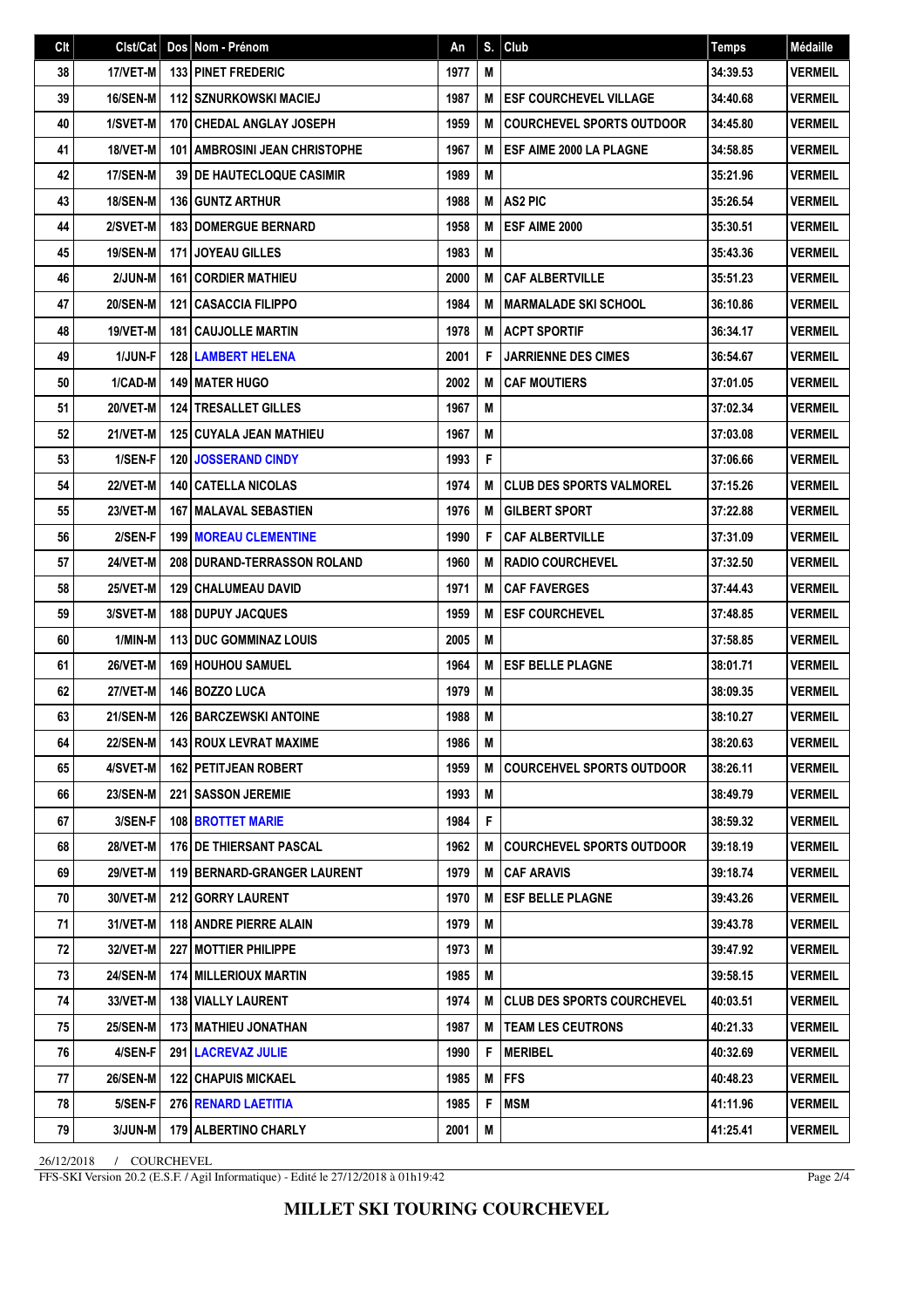| Clt | $Clst/Cat$ Dos  | Nom - Prénom                       | Αn   | S.I | <b>Club</b>                      | <b>Temps</b> | Médaille       |
|-----|-----------------|------------------------------------|------|-----|----------------------------------|--------------|----------------|
| 80  | 1/SVET-F        | <b>239   GACHET-MAUROZ PASCALE</b> | 1958 | F   | <b>ESF COURCHEVEL VILLAGE</b>    | 42:19.06     | <b>VERMEIL</b> |
| 81  | 3/VET-F         | <b>180 EXCOFFIER CELINE</b>        | 1974 | F   | <b>CLUB DES SPORTS VALMOREL</b>  | 42:25.15     | <b>VERMEIL</b> |
| 82  | 6/SEN-F         | <b>215 GARCIN ALICE</b>            | 1990 | F   |                                  | 42:58.53     | <b>ARGENT</b>  |
| 83  | <b>27/SEN-M</b> | <b>241 COPEZANO NIALL</b>          | 1985 | M   |                                  | 43:00.21     | <b>ARGENT</b>  |
| 84  | 34/VET-M        | 228 VACHERON JEAN-LAURENT          | 1975 | M   |                                  | 43:21.61     | <b>ARGENT</b>  |
| 85  | <b>28/SEN-M</b> | <b>107   DELBERGHE WILLIAM</b>     | 1993 | M   | <b>ESF COURCHEVEL VILLAGE</b>    | 43:39.42     | <b>ARGENT</b>  |
| 86  | 35/VET-M        | <b>281 BRIERLEY BEN</b>            | 1979 | M   |                                  | 44:17.38     | <b>ARGENT</b>  |
| 87  | 2/SVET-F        | <b>255 TREMEAUX EDITH</b>          | 1958 | F   |                                  | 44:52.79     | <b>ARGENT</b>  |
| 88  | 7/SEN-F         | <b>114 DE THIERSANT FANNY</b>      | 1990 | F   |                                  | 45:09.05     | <b>ARGENT</b>  |
| 89  | 36/VET-M        | <b>259 DUCHEMIN OLIVIER</b>        | 1969 | M   |                                  | 45:12.39     | <b>ARGENT</b>  |
| 90  | 5/SVET-M        | <b>246 DOIX PHILIPPE</b>           | 1947 | M   | <b>ESF COURCHEVEL</b>            | 45:16.32     | <b>ARGENT</b>  |
| 91  | 4/VET-F         | 256 BOER DUCHEMIN ELIZABETH        | 1971 | F   |                                  | 45:18.44     | <b>ARGENT</b>  |
| 92  | 37/VET-M        | <b>262   GOEFFIC FRANCK</b>        | 1971 | M   | <b>ST PONS VTT GEMENOS</b>       | 45:33.22     | <b>ARGENT</b>  |
| 93  | 8/SEN-F         | 218 BOZZO NATHALIE                 | 1983 | F   |                                  | 45:40.85     | <b>ARGENT</b>  |
| 94  | 38/VET-M        | <b>273 CANCRE VIRGILE</b>          | 1966 | M   | <b>COURCHEVEL SPORTS OUTDOOR</b> | 46:53.08     | <b>ARGENT</b>  |
| 95  | 6/SVET-M        | 209 JANNI ROBERT                   | 1953 | M   | <b>ESF COURCHEVEL VILLAGE</b>    | 47:04.14     | <b>ARGENT</b>  |
| 96  | 39/VET-M        | <b>190 MICHIELS GREGORY</b>        | 1973 | M   |                                  | 47:30.17     | <b>ARGENT</b>  |
| 97  | 40/VET-M        | <b>189 HANRARD PATRICE</b>         | 1972 | M   | <b>ESF COURCHEVEL VILLAGE</b>    | 47:37.34     | <b>ARGENT</b>  |
| 98  | 41/VET-M        | <b>277   SULLICE JEAN-MARC</b>     | 1964 | M   |                                  | 48:17.76     | <b>ARGENT</b>  |
| 99  | 7/SVET-M        | <b>226 MUGNIER PHILIPPE</b>        | 1959 | M   | <b>ESF COURCHEVEL</b>            | 48:28.16     | <b>ARGENT</b>  |
| 100 | 42/VET-M        | <b>223 CARRIER LAURENT</b>         | 1971 | M   |                                  | 49:23.57     | <b>ARGENT</b>  |
| 101 | <b>29/SEN-M</b> | <b>229 ANDRE ARTHUR</b>            | 1990 | M   |                                  | 49:38.44     | <b>ARGENT</b>  |
| 102 | $1/*-M$         | <b>300 FIGLIOLINI GASPARD</b>      | 2010 | M   |                                  | 49:42.31     | <b>ARGENT</b>  |
| 103 | 30/SEN-M        | <b>258 SAVERYS MICHAEL</b>         | 1981 | M   |                                  | 49:46.52     | <b>ARGENT</b>  |
| 104 | 1/BEN-M         | 244 SAVERYS EDOUARD                | 2008 | M   |                                  | 49:52.28     | <b>ARGENT</b>  |
| 105 | 31/SEN-M        | <b>202 FOUQUET CHARLES HENRI</b>   | 1989 | M   |                                  | 49:58.90     | <b>ARGENT</b>  |
| 106 | 32/SEN-M        | 165 MICHAUD RAPHAEL                | 1987 | M   |                                  | 50:02.92     | <b>ARGENT</b>  |
| 107 | 33/SEN-M        | 225 MAY BERTRAND                   | 1981 | M   | <b>MAURIENNE SKI ALPINISME</b>   | 50:08.58     | <b>ARGENT</b>  |
| 108 | 34/SEN-M        | <b>290 POIRIER LOUIS</b>           | 1990 | M   | <b>ESF LA TANIA</b>              | 50:10.45     | <b>ARGENT</b>  |
| 109 | 9/SEN-F         | <b>294 MORIN MANON</b>             | 1993 | F   |                                  | 50:29.15     | <b>ARGENT</b>  |
| 110 | 2/CAD-M         | 267   MARA THEO                    | 2003 | Μ   |                                  | 50:31.85     | <b>ARGENT</b>  |
| 111 | 3/CAD-M         | 213 MARA AARON                     | 2002 | Μ   |                                  | 50:36.50     | <b>ARGENT</b>  |
| 112 | 35/SEN-M        | 216 GUNTZ JEREMY                   | 1983 | M   | <b>ESF COURCHEVEL VILLAGE</b>    | 50:39.12     | <b>ARGENT</b>  |
| 113 | 5/VET-F         | 236 RUFFIER MIREILLE               | 1963 | F   | <b>ESF COURCHEVEL VILLAGE</b>    | 50:49.70     | <b>ARGENT</b>  |
| 114 | 43/VET-M        | 238 GUIGONNET JEAN-LOUIS           | 1960 | M   |                                  | 50:53.76     | <b>ARGENT</b>  |
| 115 | <b>10/SEN-F</b> | <b>200 BONNET LAVERGE ERICA</b>    | 1987 | F   |                                  | 51:12.88     | <b>ARGENT</b>  |
| 116 | 36/SEN-M        | <b>287 LE GOFF ANTOINE</b>         | 1987 | M   |                                  | 51:19.81     | <b>ARGENT</b>  |
| 117 | <b>37/SEN-M</b> | 155 GUYON LUDOVIC                  | 1980 | M   |                                  | 51:35.97     | ARGENT         |
| 118 | 6/VET-F         | <b>260 LAMBERT GERMAINE</b>        | 1962 | F   |                                  | 52:11.09     | <b>BRONZE</b>  |
| 119 | 11/SEN-F        | <b>204 PRIN PAULINE</b>            | 1991 | F   |                                  | 52:20.86     | <b>BRONZE</b>  |
| 120 | 8/SVET-M        | <b>231   SMETANITCH DMITRI</b>     | 1959 | M   |                                  | 52:24.20     | <b>BRONZE</b>  |
| 121 | 44/VET-M        | <b>292 ENGUIX PHILIPPE</b>         | 1965 | M   |                                  | 52:48.53     | <b>BRONZE</b>  |

26/12/2018 / COURCHEVEL

FFS-SKI Version 20.2 (E.S.F. / Agil Informatique) - Edité le 27/12/2018 à 01h19:42

Page 3/4

**MILLET SKI TOURING COURCHEVEL**